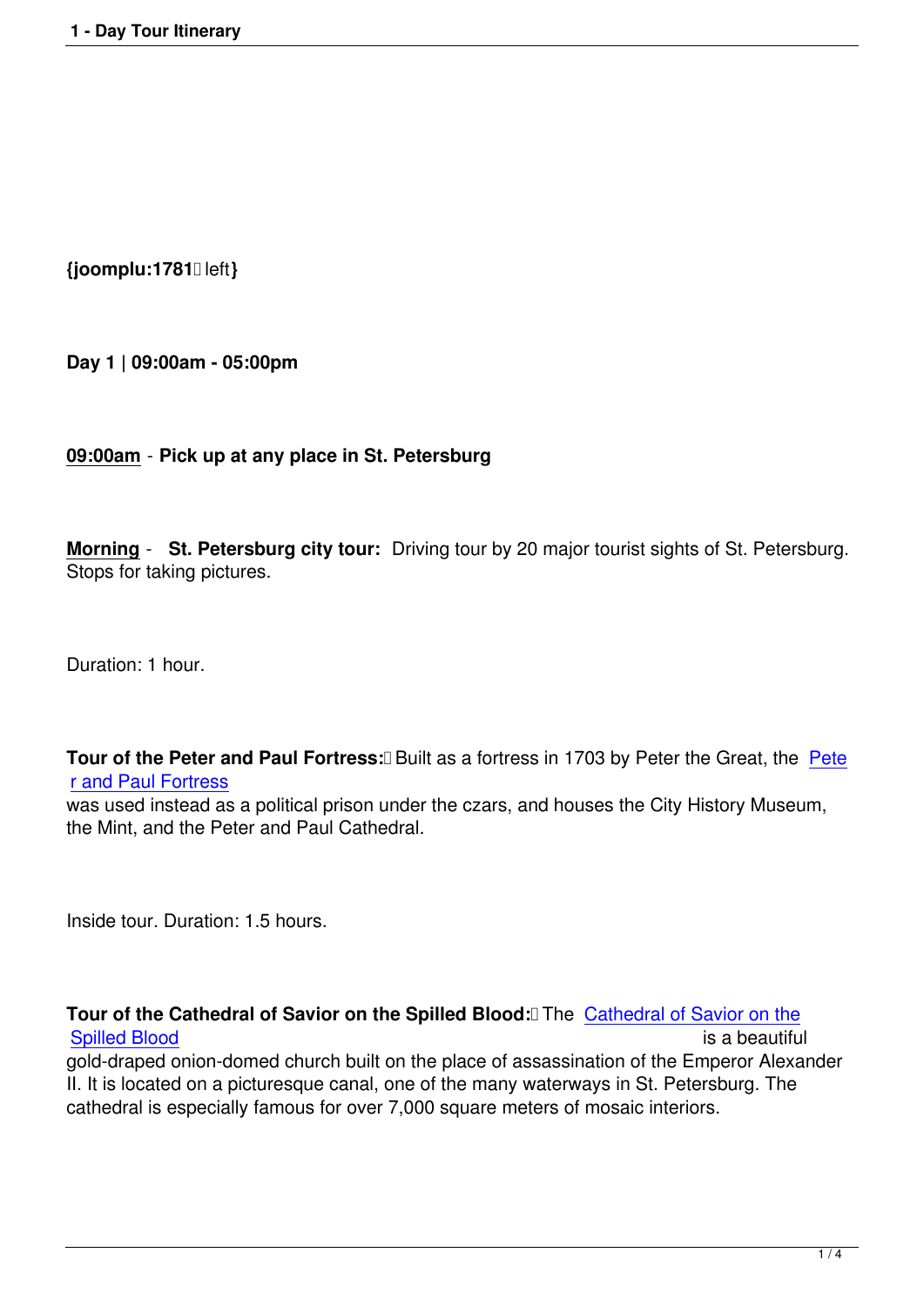Inside tour. Duration: 30 minutes.

**Afternoon - Lunch**: Your guide can recommend some local places.

**Tour of the Hermitage:** One of the most famous art museums in the world housed in the former czar's residence the Winter Palace and a few other adjacent buildings. This museum contains over 2.7 million exhibits including some of the world's greatest works of art.

Inside tour. Duration: 4 hours.

**04:00pm** - Return to the hotel or other place in St. Petersburg

**Duration: 1 day / 7 hours including transfers**

**Group size**  $\Box$  $\Box$  $\Box$  **Price pp, USD**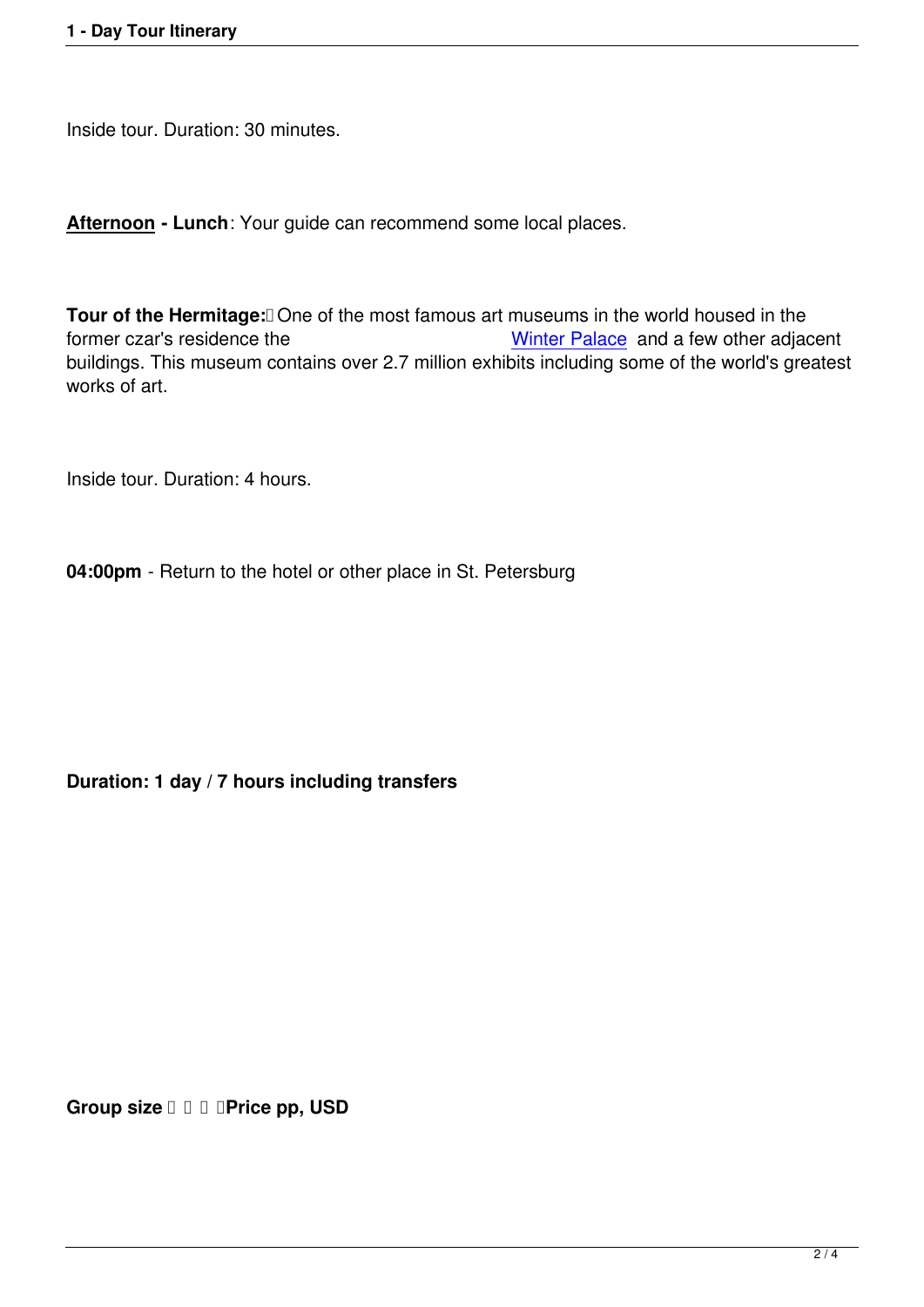- **1**........................ 339
- **2**........................ 249
- **3**........................ 219
- **4**........................ 179
- **5**........................ 159
- **6**........................ 149
- **7**........................ 139
- **8**........................ 129
- **9**........................ 119
- **10**...................... 115
- **11**...................... 112
- **12**...................... 109

## **Price includes:**

- Professional licensed English-speaking tour guide (other languages are available as well
- Vehicle and a driver
- Entrance tickets to all the museums according to the program

## **Price doesn't include:**<sup>[]</sup>

- Meals
- Port permit (is necessary only if your ship docks at the Marine Façade)
- Any tours not listed in the itinerary
- Visa support